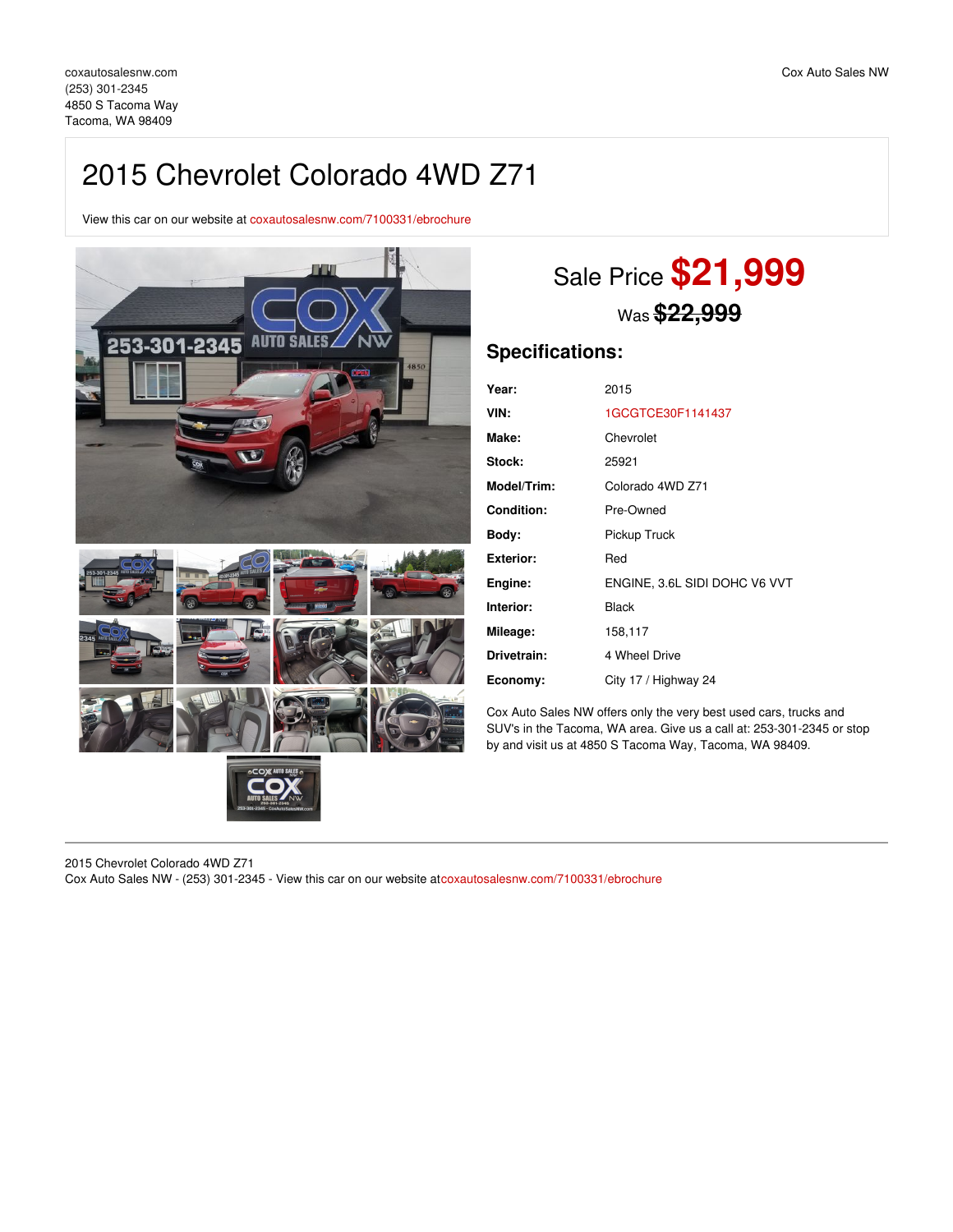

#### 2015 Chevrolet Colorado 4WD Z71

Cox Auto Sales NW - (253) 301-2345 - View this car on our website at[coxautosalesnw.com/7100331/ebrochure](https://coxautosalesnw.com/vehicle/7100331/2015-chevrolet-colorado-4wd-z71-tacoma-wa-98409/7100331/ebrochure)

## **Installed Options**

#### **Interior**

- Air conditioning, single-zone automatic climate control
- Charging ports, 2, USB, located on the rear of the center console
- Console, floor, front compartment, custom- Console, overhead
- Cruise control, electronic, automatic- Defogger, rear-window electric
- Display, driver instrument information enhanced, one color- Door locks, power
- Floor covering, color-keyed carpeting- Floor mats, carpeted front
- Floor mats, carpeted rear- Handles, door release, front and rear, chrome
- Lighting, interior, dual reading
- Lighting, interior, roof, rear courtesy and dual reading lights (Crew Cab models only.)
- Mirror, inside rearview auto-dimming- Remote Keyless Entry, extended range
- Remote vehicle starter system- Seat adjuster, 4-way power front passenger
- Seat adjuster, driver 4-way power with manual recline
- Seat adjuster, power driver lumbar control
- Seat adjuster, power passenger lumbar control
- Seat, rear folding bench (Crew Cab models only.) Seats, front bucket
- Seats, heated driver and front passenger Steering column, tilt and telescopic
- Steering wheel controls, mounted audio controls- Steering wheel, leather-wrapped
- Theft-deterrent system, immobilization- Theft-deterrent system, unauthorized entry
- Visors, driver and front passenger illuminated sliding vanity mirrors, covered
- Windows, power with driver Express-Up and Down

#### **Exterior**

- Bumper, rear body-color- Cargo box light, back of Cab CornerStep, rear bumper
- Door handles, body-color- Fog lamps, front- Glass, windshield shade band
- Headlamps, projector-type- Mirror, spotter, located in corner of driver-side outside mirror
- Mirrors, outside power-adjustable, body-color, remote, manual-folding
- Moldings, Black beltline- Pickup box- Tailgate handle, Black- Tailgate, EZ-Lift and Lower
- Tailgate, locking- Tire, spare P265/70R16 all-season, blackwall